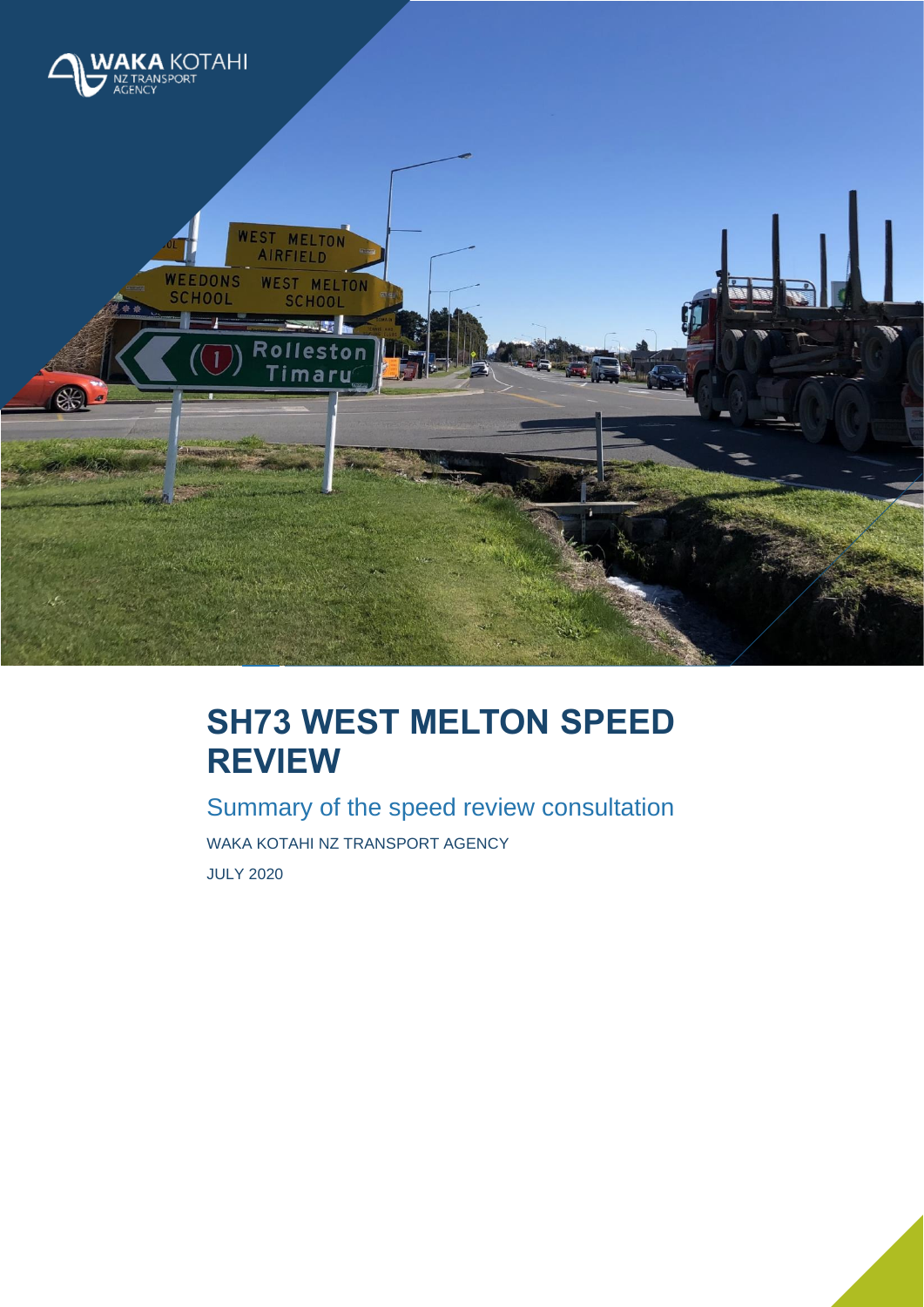## **1. BACKGROUND**

In October and November 2019, Waka Kotahi NZ Transport Agency formally consulted with stakeholders and the public on proposed speed limit changes on State Highway 73 in West Melton.

There has been ongoing community demand for lower speed limits on the roads. There has been significant development in the area, both in residential and commercial activities, and this has resulted in more pedestrian and cycling activity as well as an increase in traffic numbers.

This route is included in the top 10% of the Canterbury regional roading network which would result in the greatest reduction in death and serious injury by making speed limits safer.

Over the last ten years (2009-2018), there have been 14 crashes on this road, with one of the crashes causing injury.

# **2. CONSULTATION PROCESS**

Prior to undertaking the formal consultation process, we completed numerous steps, including a speed management technical assessment of the road. This identified the speed limit on the road in this area was not safe and appropriate for the current road characteristics and roadside environments.

Prior to formal consultation with the public, engagement was undertaken with stakeholders including the Selwyn District Council, the West Melton District Residents Association, the Police, the AA, the Road Transport Forum and various local businesses. Feedback from these groups indicated wide support for the lowering of the speed in West Melton, and there was also considerable concern expressed about safety at the Weedons Ross Road / SH73 intersection.

Consultation materials provided evidence that supported the proposed safe and appropriate speed limit. This included current travel speeds and the characteristics of the road.

The consultation was advertised through social media, on the Transport Agency's website and in the 'Selwyn Times' and 'Western News'. A media release was issued and resulted in considerable media coverage.

People were able to submit their views through the electronic form, hard copy submission form, via email or by ringing the Transport Agency on 0800 44 44 49.

# **3. CONSULTATION QUESTION**

The consultation phase is used to seek any additional information from stakeholders or the public that will help inform the decision about the proposed speed limit changes.

During formal consultation we proposed a new speed limit and asked the public the following question **"Are there any other factors that we should consider when making our decision?"**

The factors that were taken into consideration when proposing the new speed limit are communicated in this document.

### **4. SUMMARY AND RESPONSE TO SUBMISSIONS**

We received 101 submissions. We appreciated the response from the community and thank all those who provided their feedback.

The majority of submitters supported the speed limit change as proposed. While some submissions only expressed an opinion about the proposed speed limits, many included factors for Waka Kotahi to take into consideration when setting the permanent speed limits for SH73 in West Melton. Community members felt strongly that the layout of the SH73/Weedons Ross Road intersection is an issue and many suggested installing a roundabout or traffic lights to help with traffic flow and the safety of all users.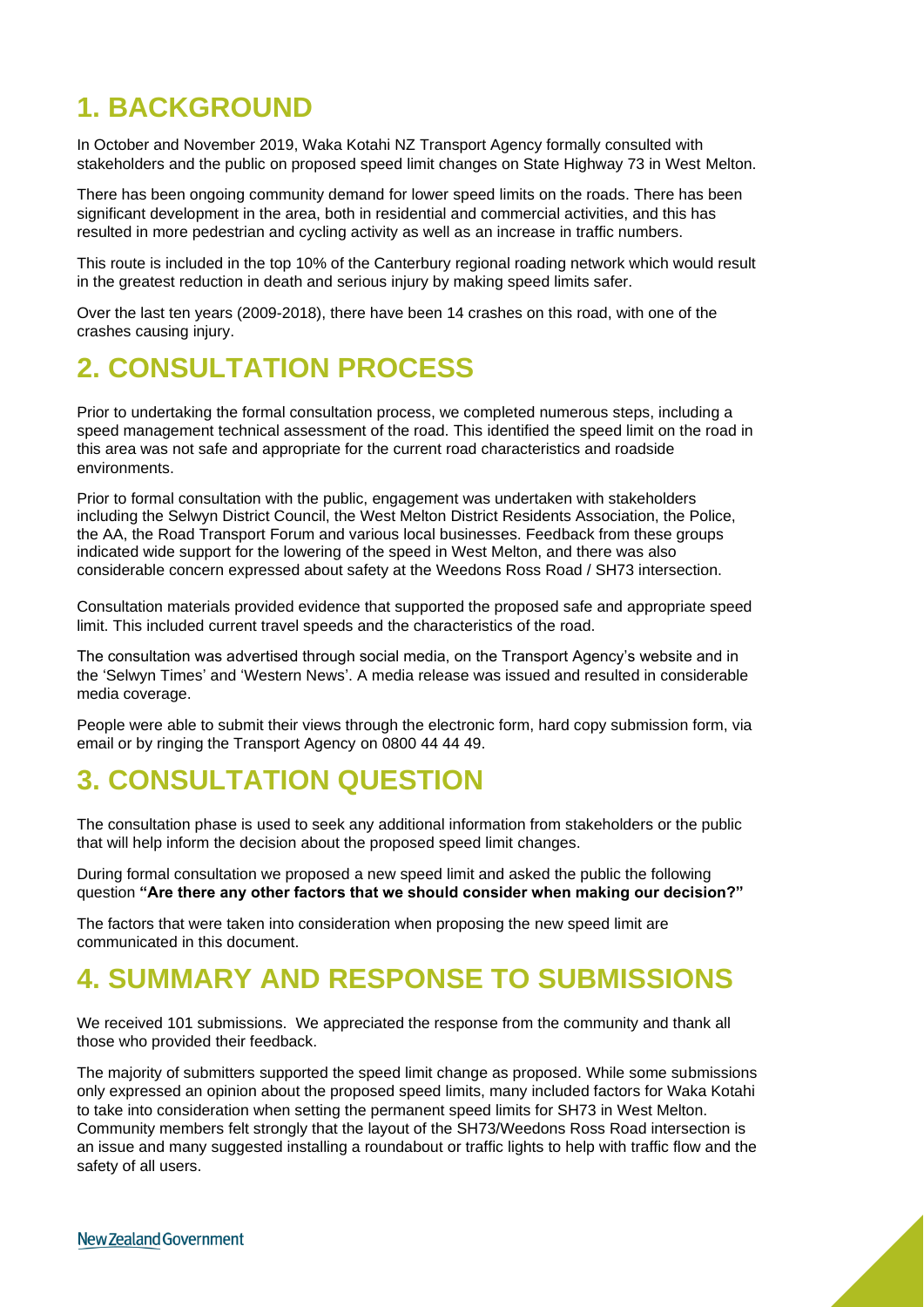While a number of submissions did include factors that were taken into consideration when setting the new permanent speed limit, a proportion of the submissions expressed only a general opinion about speed reviews. This included issues or concerns around calling for more signage or current signage to be moved further outside of West Melton in order to slow traffic down and make it safer for traffic entering the village.

The relevant factors that were expressed in the feedback from the public are summarised in the table below. The table outlines the main factors people raised in their submissions and our comments.

|                                           | <b>Factors raised in submissions</b>                                                                                                                                                                                                                                                                                                                                  |                        | <b>Waka Kotahi comment</b>                                                                                                                                                                                                                                                                                                                                                                                                                                                                                                                                                                                                                                                                                                                                   |
|-------------------------------------------|-----------------------------------------------------------------------------------------------------------------------------------------------------------------------------------------------------------------------------------------------------------------------------------------------------------------------------------------------------------------------|------------------------|--------------------------------------------------------------------------------------------------------------------------------------------------------------------------------------------------------------------------------------------------------------------------------------------------------------------------------------------------------------------------------------------------------------------------------------------------------------------------------------------------------------------------------------------------------------------------------------------------------------------------------------------------------------------------------------------------------------------------------------------------------------|
| Change the speed<br>limit                 | 25 submitters told us<br>they felt the current<br>speed limit is too fast                                                                                                                                                                                                                                                                                             |                        | This supports the proposal to reduce the speed limit through<br>SH73 West Melton.                                                                                                                                                                                                                                                                                                                                                                                                                                                                                                                                                                                                                                                                            |
| $\bullet$<br><b>Intersections</b>         | Some submitters<br>mentioned the Weedons<br>Ross Road Intersection.<br>While the majority agree<br>that a speed reduction<br>would help, some<br>community members<br>feel that the layout of the<br>intersection is also an<br>issue and installing a<br>roundabout or traffic<br>lights would help with<br>traffic flow and the<br>safety of all users.             | $\bullet$              | It is acknowledged there are safety concerns with the current<br>intersection. Crown funding has now been provided through<br>the NZ Upgrade Programme to signalise this intersection,<br>which will improve safety for all road users at this intersection.                                                                                                                                                                                                                                                                                                                                                                                                                                                                                                 |
| $\bullet$<br>Other safety<br>improvements | Community members<br>who use this road on a<br>daily basis feel that the<br>NZ Transport Agency<br>need to install other<br>safety features such as<br>traffic lights or a<br>roundabout. Some also<br>feel there currently isn't<br>enough infrastructure to<br>keep pedestrians safe<br>and want a crossing of<br>some kind to be<br>introduced along the<br>route. | $\bullet$<br>$\bullet$ | As noted above, Crown funding has now been provided<br>through the NZ Upgrade Programme to signalise the SH73<br>Weedons Ross Rd intersection, which will improve safety for<br>all road users at this intersection.<br>There are currently two pedestrian refuges provided to help<br>pedestrians cross SH73.<br>A lower speed limit will improve safety for pedestrians as well<br>as drivers. It will mean people walking have more time to see<br>vehicles before they cross, while also giving drivers more time<br>to see and react to pedestrians.                                                                                                                                                                                                    |
| <b>Reduce speed</b><br>limit to 50km/h    | Many locals were<br>supportive of the speed<br>reduction but feel that<br>the speed limit should<br>be further reduced to<br>50km/h in order to make<br>the road as well as the<br><b>Weedons Ross Road</b><br>intersection much safer<br>for local residents.                                                                                                        |                        | Township speed limits are set according to the level of<br>development in the area around the road – this helps drivers<br>to see why they need to adjust their speed and means they<br>are more likely to follow the limit. The highway through West<br>Melton has homes and some businesses but is not as<br>densely built up as areas that have 50km/h speed limits. We<br>assessed current travel speeds as part of our technical<br>assessment and this revealed speeds in the order of 78-<br>79km/h. Mean speeds in Megamaps are recorded as 75-<br>79km/h. For this reason, it is likely to be difficult to get drivers<br>to obey a 50km/h limit without additional infrastructure to help<br>lower speeds. A 60km/h is consistent with other rural |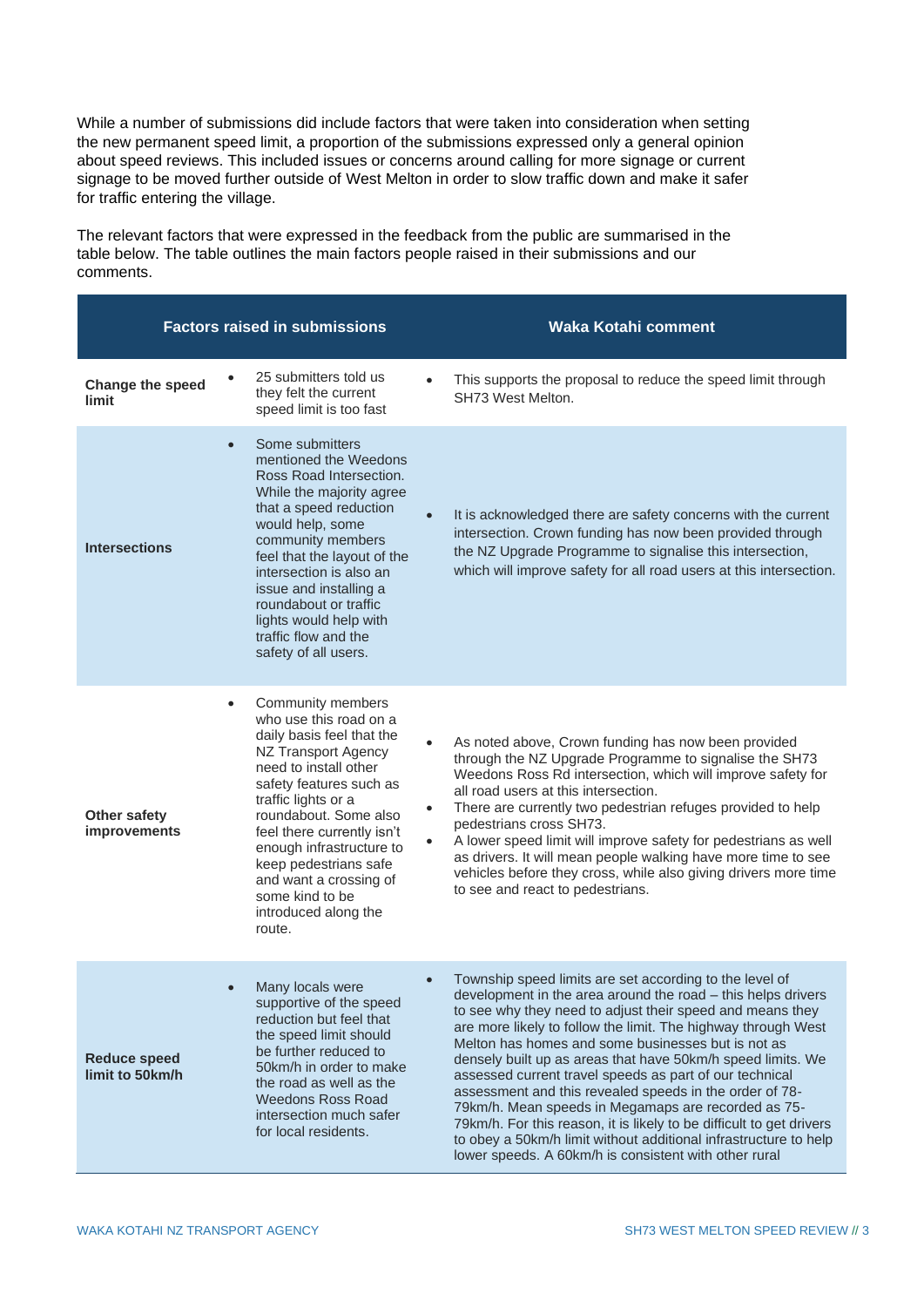| <b>Factors raised in submissions</b> |                                                                                                                              | Waka Kotahi comment                                                                                                                                                                                                                                                                                                                                                                                                                                                                                                                                                                                                                                                                                                                                                                                                                                                                                                                                                                                                                                                         |
|--------------------------------------|------------------------------------------------------------------------------------------------------------------------------|-----------------------------------------------------------------------------------------------------------------------------------------------------------------------------------------------------------------------------------------------------------------------------------------------------------------------------------------------------------------------------------------------------------------------------------------------------------------------------------------------------------------------------------------------------------------------------------------------------------------------------------------------------------------------------------------------------------------------------------------------------------------------------------------------------------------------------------------------------------------------------------------------------------------------------------------------------------------------------------------------------------------------------------------------------------------------------|
|                                      |                                                                                                                              | townships within the Canterbury region, which helps ensure<br>drivers obey the new limit.                                                                                                                                                                                                                                                                                                                                                                                                                                                                                                                                                                                                                                                                                                                                                                                                                                                                                                                                                                                   |
| $\bullet$<br><b>Driver behaviour</b> | A small number of<br>submitters felt the speed<br>limit shouldn't change as<br>driver behaviour was the<br>cause of crashes. | Speed is the difference between a correctable mistake and a<br>$\bullet$<br>fatal error. Every extra km/h increases the likelihood of<br>someone having a crash. Regardless of what causes a crash,<br>speed always plays a part. Everyone makes mistakes, but<br>simple mistakes should not cost lives.<br>To make New Zealand's roads safer, we are working on a<br>$\bullet$<br>Safe System. The Safe System approach requires<br>considering and strengthening all parts of the system - roads<br>and roadsides, speeds, vehicles and road use. To ensure that<br>no one is killed or seriously injured on our transport network.<br>By taking a system approach, if one part fails, other parts will<br>still protect the people involved. Designing to protect people<br>from crash forces means creating forgiving roads and<br>roadsides; speeds where collisions are survivable; safer<br>vehicles that prevent errors and protect the people inside and<br>ensuring that all people on the road have the skill, knowledge<br>and focus required to travel safely. |
| <b>Traffic volumes</b>               | Some submitters also<br>felt that speed limits<br>shouldn't change as<br>traffic volumes were the<br>main cause of crashes.  | Traffic volumes are not a factor in the setting of speed limits.<br>$\bullet$<br>Township speed limits are set according to the level of<br>development in the area around the road. With the speed limit<br>changes, we should see drivers travelling at more consistent<br>speeds, reducing the need for overtaking. More consistent<br>travel speeds can also improve traffic flow, as well as<br>reducing crashes.                                                                                                                                                                                                                                                                                                                                                                                                                                                                                                                                                                                                                                                      |

# **5. DECISION**

The table below shows the recommendation Waka Kotahi formally consulted on between 21 October to 15 November 2019.

The submissions did not identify any issues that Waka Kotahi had not already considered.

The outcome of the speed review was in line with the proposed speed limit change, and the permanent speed limit outlined below will come into effect on 12 October 2020.

Stakeholders will be notified by letter and the public are being notified via media release, newspaper advertising, and social media ahead of the new speed limit signs being installed and the new speed limit taking effect.

When the new speed limit takes effect, the area will be monitored to ensure the new permanent speed limit and supporting treatments are working effectively and to determine if any further changes are required.

The following new speed limit will apply from Monday 12 October 2020:

**SH73 West Melton New speed limit from 12 October 2020**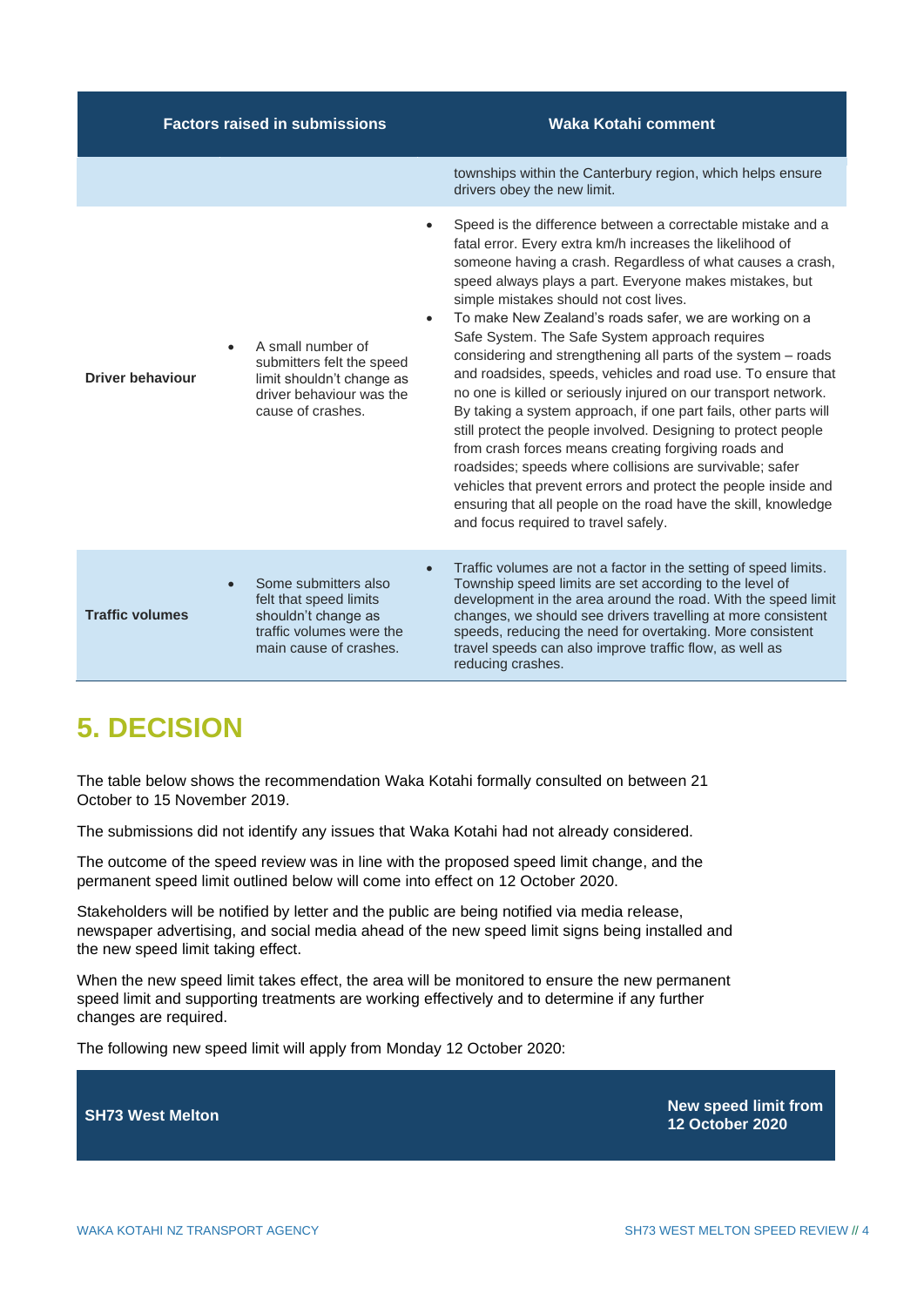From 500m east of Weedons Ross Road to 470m west of Weedons Ross Road. 60km/h